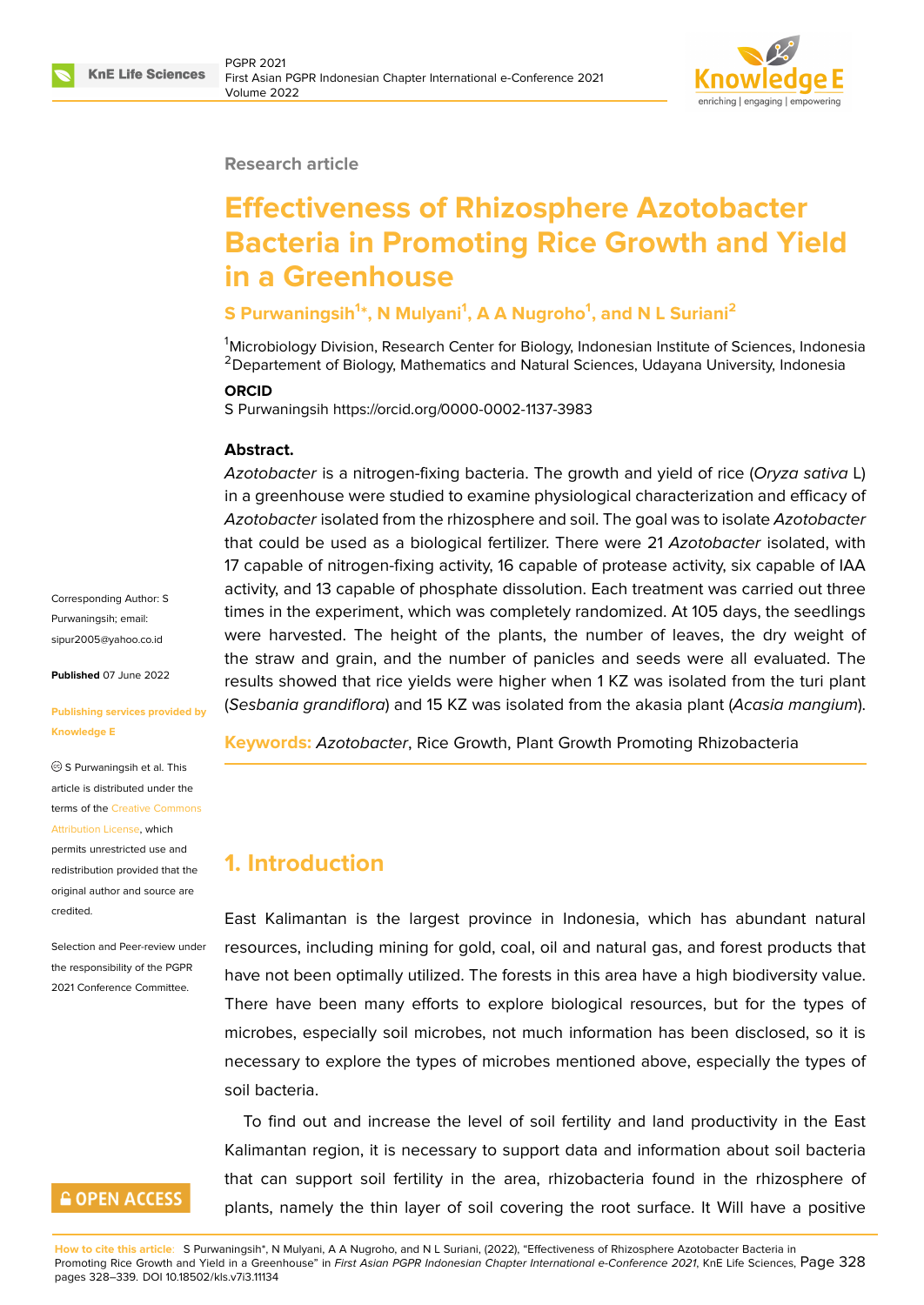effect on plant growth, and there are several genera of rhizobacteria reported as Plant Growth Promoting Rhizobacteria (PGPR), PGPR is a group of bacteria commonly used as biological fertilizer, because they are able to support plant growth, increasing agriculture yields by means of inoculation such as Azotobacter is highly recommended because it is an environmental technology. Azotobacter bacteria are soil bacteria whose life is not in symbiosis with legume plants, known as non-symbiotic nitrogen-fixing bacteria, which are free-living in the soil and root areas. These bacteria are also commonly referred to as free-living bacteria in the soil. This bacterium has advantages over other non-symbiotic atmospheric N-fixing bacteria because it can synthesize hormones such as IAA. Synthesis of IAA in these bacteria through the indole pyruvic acid pathway. IAA secreted by bacteria stimulates root growth directly by stimulating cell elongation or division [1].

These bacteria also have the role of fixing free nitrogen, then associating with plant roots, which can supply growth hormones through the production of growth-regulating substan[ce](#page-9-0)s such as auxins, gibberellins, and cytokines that stimulate growth so that they will spur plant growth [2], besides that Azotobacter bacteria are also known as rhizobacterial species as  $N_2$  diazotroph fixing agents, which can convert dinitrogen to ammonium through electron reduction and dinitrogen gas protonation [3], Besides Nfixing, Azotobacter is also c[ap](#page-9-1)able of producing siderophores, antifungal compounds and growth-regulating activities such as hormones and vitamins [4].

Azotobacter is found in the rhizosphere with numbers that vary widel[y](#page-9-2) from zero to one thousand per gram of soil. The type of plant and fertilization influences this bacterial population; besides soil type, soil pH reaction, moisture, environ[me](#page-9-3)ntal factors are also very influential [5]. In addition, soil microorganisms closely related to roots play an important role in stimulating plant growth [6], and their effects can be mechanically mediated directly or indirectly. Growth support mechanisms whose direct effects are most often asso[cia](#page-9-4)ted with the provision of biological nitrogen, dissolving minerals such as phosphate, production of siderophores, [an](#page-9-5)d production of plant growth hormones such as auxins, gibberellins, and cytokines, while indirect mechanisms include suppression of pathogens by producing antibiotics, hydrogen lytic enzymes cyanide and catalase [7]. Giving Azotobacterin, in general, increases soil fertility and increases the availability of nutrients, especially soil nitrogen; giving Azotobacter 30 g / kg of soil has been able to provide optimal total Nitrogen of soil [8].

To det[er](#page-9-6)mine the existence of the Azotobacter bacteria mentioned above, an inventory and isolation of the Azotobacter bacteria were carried out. They then carried out a physiological characterization test and an effective[ne](#page-9-7)ss test on rice plants' growth and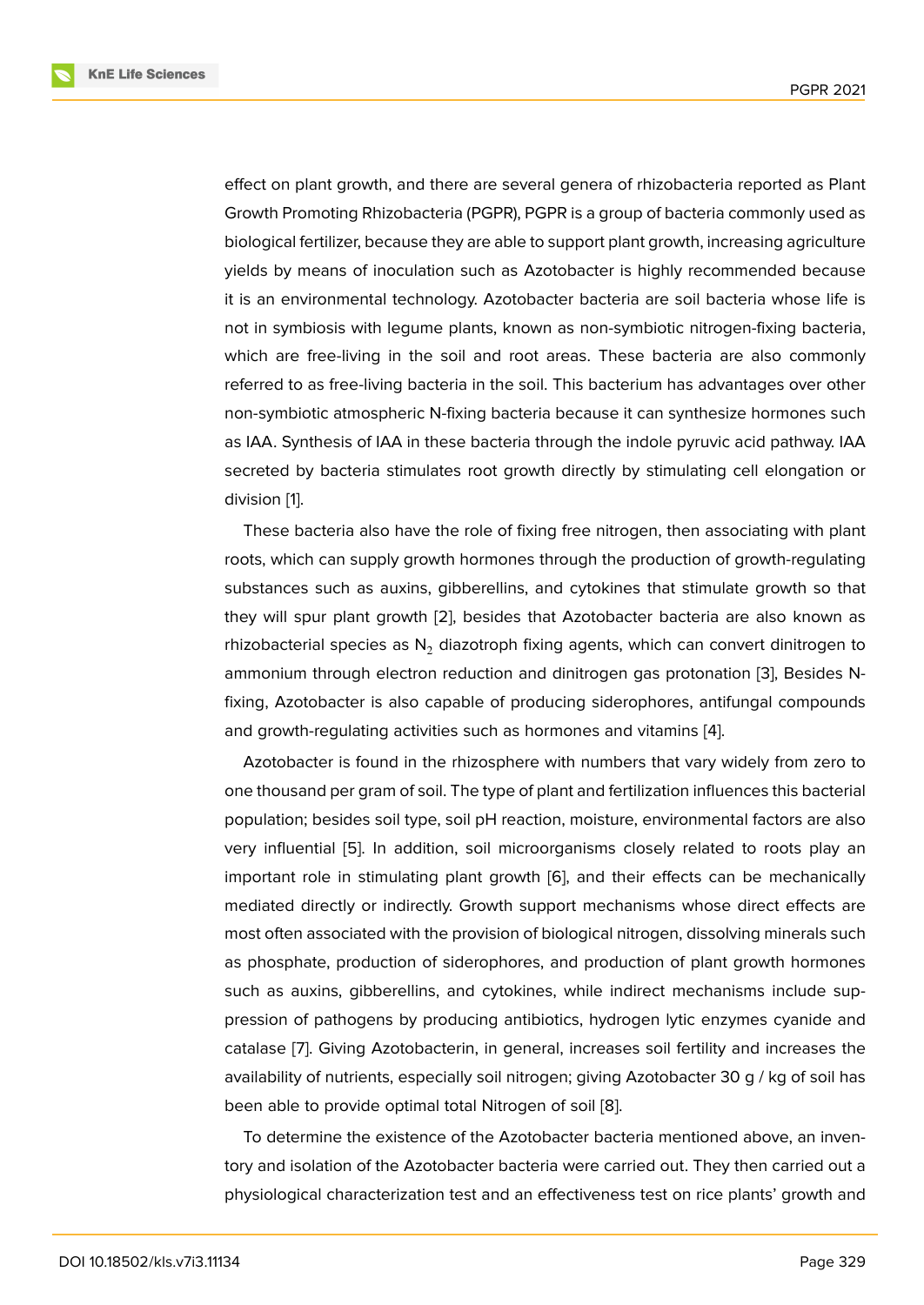yield, hoping that a potential Azotobacter bacterial isolate would be obtained, which could be developed as a biological fertilizer to increase soil fertility and rice yields.

In this study, bacteria were isolated from the soil and root areas of various plants on Jensen's media (specific media for Azotobacter bacteria). The bacterial isolates obtained were carried out for physiological characterization, and tested and tested for effectiveness on the growth and yield of rice plants, with the hope that potential Azotobacter bacteria isolates will be obtained, which can be develped as biological fertilizer to increase soil fertility and rice yields

# **2. Materials and Methods**

#### **2.1. Isolation of Azotobacter bacteria**

Soil samples collected from Balikpapan and Samarinda, East Kalimantan. The media used is for Azotobacter bacteria using Azotobacter media ( Jensen's media [9]. Isolation was carried out by inserting 1 gram of soil sample into a small test tube filled with aquadest, then vortexing, making a series of dilutions by pipetting 1 ml of solution into 9 ml of distilled water in a test tube and so on until a series of 10-1 dilutions w[as](#page-9-8) obtained. 10-7, 0.1 ml pipette was poured into a petridish containing solid Jensen's media, leveled with a spatula, then incubated at room temperature (27-30 $^{\circ}$  C) for 3-7 days, observed for growth every day until colored colonies appeared. White. Counting the number of colonies was carried out using the plate count method [10]. The growing colonies were transferred in a petridish containing Jensen,s medium.

#### **2.2. Purification and Characterization of A[zo](#page-10-0)tobacter bacteria**

Purification of the isolates was carried out by taking the sample colonies with a loop. The sample was put in sterile 5 mL aquadest and mixed with a vortex. About 0.1 mL of the resultant suspension was poured into a Petri dish containing Ashby's media, leveled with a spatula, and incubated at room temperature (27-30<sup>∘</sup> C) for 3-7 days. Isolated single colonies were grown in a slanted medium in a test tube (as a pure culture).

#### **2.3. Nitrogen-fixing activity test**

The nitrogen fixing activity test was carried out qualitatively using semi-solid media NFB (Nitrogen Free Medium). Bacterial isolates were grown in the semi solid NFB media in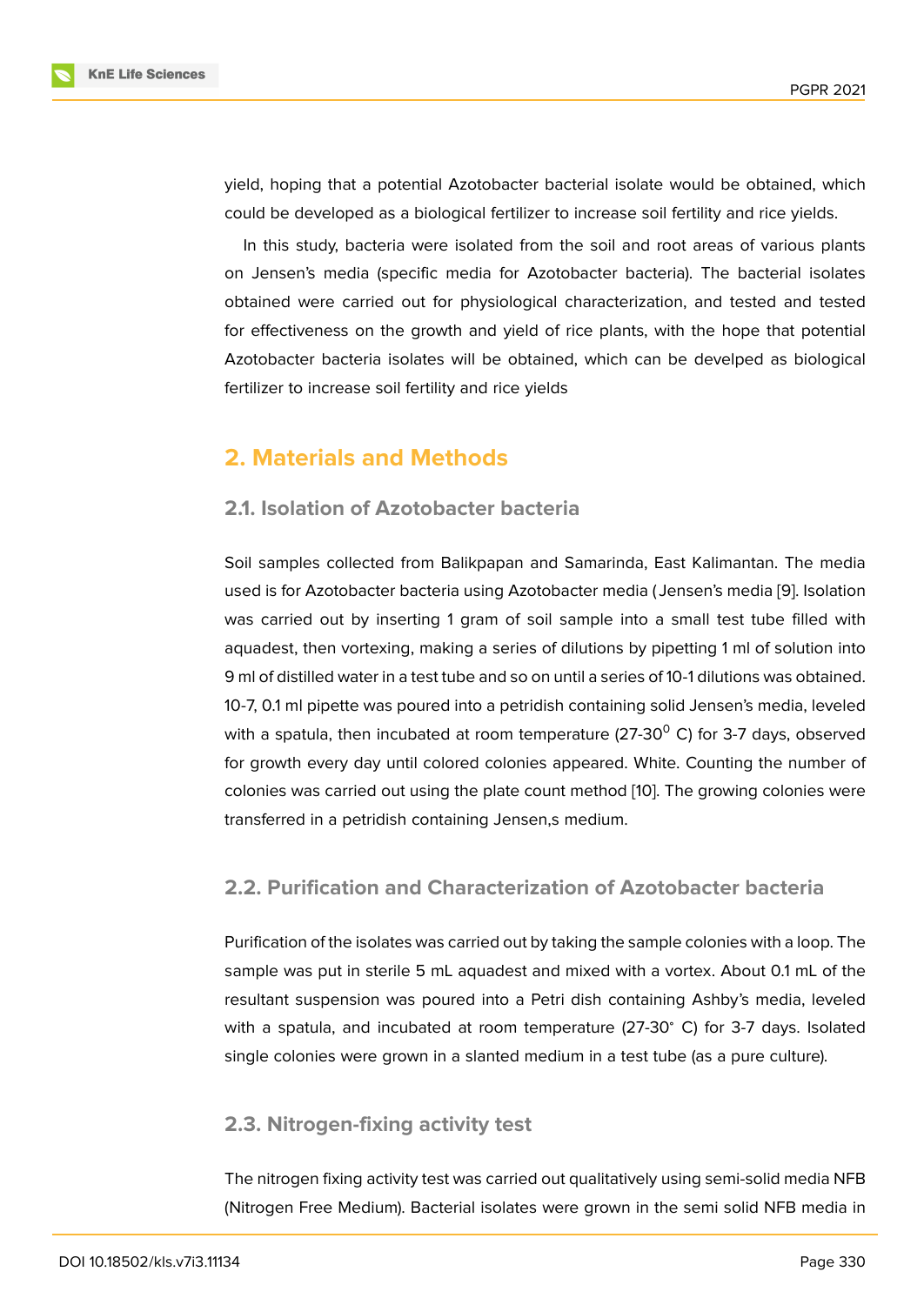a small test tube, incubated at room temperature (27 $^{\rm 0}$ \_30 $^{\rm 0}$  C) for 3-7 days. A positive result was characterized by the formation of a white ring on the surface of the media indicating that these isolates were able to fixing nitrogen [11].

#### **2.4. Test of protease production**

The protease activity test was carried out qualitatively using the method proposed by Basha and Ulaganathan (2002)[12], isolates were inoculated in the center of a petridish dish that already contained protease media, then incubated for 1-4 days. A positive result was a clear zone around the colony, indicating that these isolates were able to produce a protease enzyme.

## **2.5. Test of IAA production**

Qualitative test of IAA production activity was carried out by growing bacterial isolates to be tested on TSB media, consisting of 10 g peptone, 2.5 g NaCl, 22 g agar, and 1000 mL aquadest. Bacterial isolates to be tested were inoculated at the center of a petridishes which has been filled with the media mentioned above, then incubated at room temperature (28-30 $^{\circ}$  C) for 2-5 days. Colonies that grow are then dripped with Salkowsky's solution of approximately 1 ml. Pink colonies indicated that the microbial isolate was able to produce IAA (positive) (Gravel. 2007) [13]

#### **2.6. Phosphate solubilize activity test**

Phosphate dissolving activity test was carried out qualitatively using Pycosvkaya media as proposed by (Gupta, 1994)[14]. The isolates to be tested were inoculated in the middle of a petridish dish that already contained Pycosvkaya media, then incubated at a temperature (28-30 $^{\circ}$  C) for 2-7 days. A positive result was a colony that produces a halo zone, indicating that the b[act](#page-10-1)eria can solubilize phosphate

## **2.7. The effectiveness test**

The research was carried out in a greenhouse for Microbiology, Research Center for Biology, LlPl, using sterile soil media in 0.5 gallon plastic pots. A total of 1.5 kg of sterile soil was used as a growth medium. The strains been used which have high activity, there were 8 isolates were: 1 KZ, 2 KZ, 3 KZ, 6 KZ, 7 KZ, 15 KZ, 6 KZ and 20 KZ.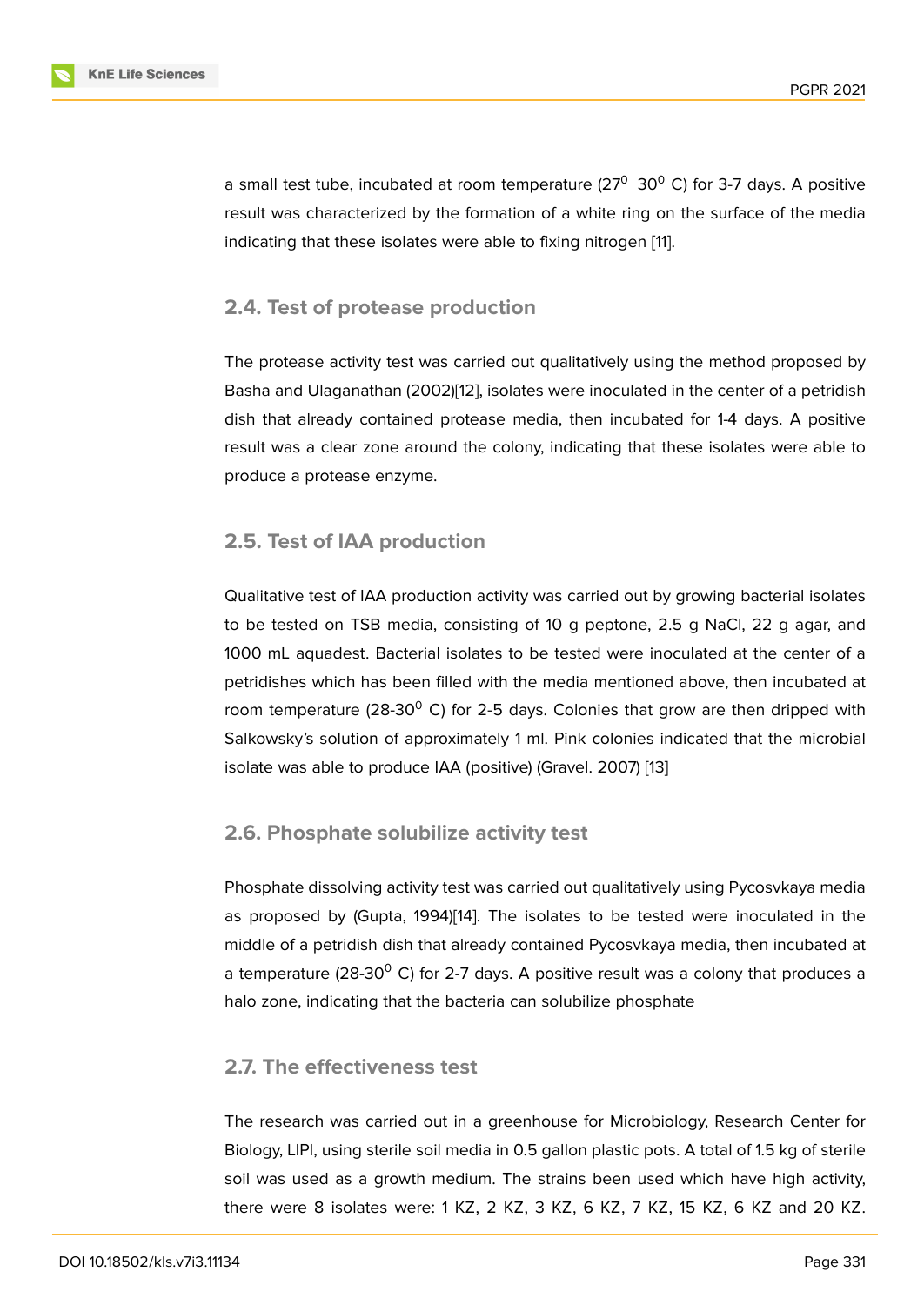Azotobacter isolates were grown in large test tubes, incubated for 5 days, then added 25 ml of distilled water, and in the match sticks then transferred to a large test tube and vortexed. The rice seeds are first sown in a tub filled with soil, after 15 days, the rice seedlings are soaked in each treatment of Azotobacter isolate solution, after 1 hour they are planted in experimental pots, 3 plants are planted in each pot, after 1 week of age leaving 2 plants of uniform height. To maintain humidity (24%) watering was carried out every day using rain water. As a control plant without being inoculated and without fertilizing N (K1) and plants without being inoculated and added with N fertilizer equivalent to I00 kg/ha (K2). The design used was a completely randomized design with 3 replications for each treatment. Crops harvested at 105 days, the parameters observed: height of plants and number of leaves (age 2, 4, 6, 8, 10 and 12 weeks) , dry weight of straw, grain and panicle seeds, number of panicle and panicle seeds.

## **3. Results and Discussions**

The results of the isolation of soil samples from East Kalimantan showed that the population of Azotobacter bacteria ranged from  $11 - 49 \times 10^5$  CFU / g of soil, obtained 21 pure isolates, the highest population was obtained from the soil on the roots of the Turi plant (Sesbania grandiflora) (Table 1). When compared between the root area and soil, the bacterial population is higher than in the root area, and this is because Rhizobacteria are associative with plants, where these bacteria can take advantage of organic matter or root exudates released by plants through roots that are used as nutrients for bacteria so that the root area obtained a higher population. As stated by [15], the rhizosphere is the part of the soil with the highest metabolic activity, which is defined as a fraction of the volume of the soil which is directly affected by root growth and metabolism. Plants and microbes interact and stimulate each other caused by [roo](#page-10-2)t exudates, while root exudates will affect the growth and activity of microorganisms in the rhizosphere, rhizoplanes, and surrounding soil [16].

In addition, plant root areas will be occupied by beneficial organisms that can utilize organic substrates from organic matter or plant exudates as a source of energy and nutrients. Several microbes play [an](#page-10-3) essential role in healthy soil and determine soil quality [17]. The Azotobacter bacterial isolates obtained were 21 isolates, then tested their activity, testing on NFB media showed that 17 isolates were able to fix nitrogen (Table 2) which was qualitatively marked by the formation of a white ring on the surface of the [med](#page-10-4)ia and a change in the color of the media from yellow to blue. This indicates that the isolate can fix nitrogen, Azotobacter is anaerobic, heterotrophic bacteria, and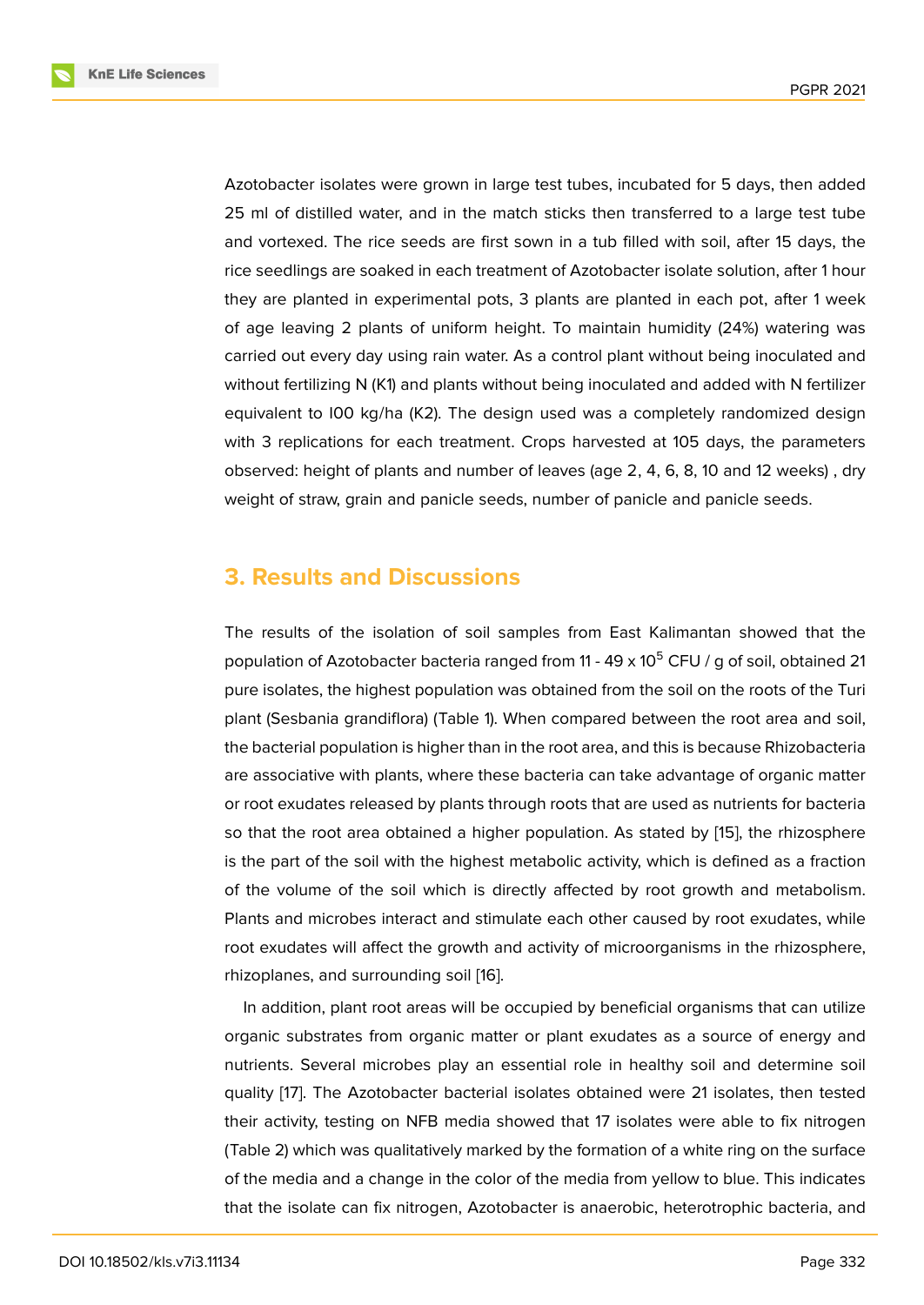its primary ability is to tether non-symbiotic N $_2$  [18]. In the protease medium, 16 isolates formed clear zones (Table 2). This indicated that these isolates were able to produce protease enzymes. Bacteria that we can produce protease enzymes showed that these isolates could hydrolyze proteins into simple[r m](#page-10-5)olecules, such as oligopeptides or acids—amino acids, where amino acids are needed by plants for their growth [19].

| ×<br>۰. |  |
|---------|--|
|---------|--|

| Table 1. The population of Azotobacter bacteria from East Kalimantan |              |                                             |                 |        |                                             |
|----------------------------------------------------------------------|--------------|---------------------------------------------|-----------------|--------|---------------------------------------------|
| No                                                                   |              | Code of isolates Origin of soil/ plant root |                 | CFU/g) | Population ( $\times 10^5$ Amount of isolat |
| 1.                                                                   | 1 KZ         | $\overline{of}$<br>Root<br>grandiflora      | Sesbania        | 49     |                                             |
| 2.                                                                   | 2 KZ         | Root of Manihot utilissima                  |                 | 31     |                                             |
| 3.                                                                   | 3 KZ         | Soil lakeside                               |                 | 17     |                                             |
| 4.                                                                   | 4 KZ         | <b>Black soil coal</b>                      |                 | 19     |                                             |
| 5.                                                                   | 5 KZ         | Soil near the tofu waste                    |                 | 41     |                                             |
| 6.                                                                   | 6KZ          | Soil near the cassava chips 25<br>waste     |                 |        |                                             |
| 7.                                                                   | 7 KZ         | Soil mangrove forest                        |                 | 14     |                                             |
| 8.                                                                   | 8 KZ         | Soil mangrove forest                        |                 | 22     |                                             |
| 9.                                                                   | 9 KZ         | Root of Brassica chinensis                  |                 | 36     |                                             |
| 10.                                                                  | 10 KZ        | Root of Carica papaya                       |                 | 27     |                                             |
| 11.                                                                  | 11 KZ        | Root<br>of<br>esculentum                    | Lycopersicon 29 |        |                                             |
| 12.                                                                  | 12 KZ        | Root<br>of<br>frutescens                    | Capsicum 33     |        |                                             |
| 13.                                                                  | 13 KZ        | Root of Amaranthus sp.                      |                 | 24     |                                             |
| 14.                                                                  | 14 KZ        | Soil without plant                          |                 | 13     |                                             |
| 15.                                                                  | <b>15 KZ</b> | Root of Acasia mangium                      |                 | 29     |                                             |
| 16.                                                                  | 16 KZ        | Rock                                        |                 | 12     |                                             |
| 17.                                                                  | 17 KZ        | Peat soil without plant                     |                 | 11     |                                             |
| 18.                                                                  | 18 KZ        | Peat soil Acasia sp.                        |                 | 34     |                                             |
| 19.                                                                  | 19 KZ        | Peat soil Albizia sp.                       |                 | 47     |                                             |
| 20.                                                                  | 20 KZ        | Peat soil and coal                          |                 | 20     |                                             |
| 21.                                                                  | 21 KZ        | Soil mangrove forest                        |                 | 16     |                                             |

In TSB media, there were 6 isolates where the colony color changed from white to red, this indicated that the isolates were able to produce the IAA hormone (Table 2). The IAA hormone is a very important phyto hormone that functions as a regulator of plant development, the high IAA hormone will control many physiological processes including cell enlargement and division, besides being able to produce more lateral roots and root hairs, so that the roots are able to take nutrients from more soil which in turn will increase the growth and yield of a plant [20], and on the Pikovskaya's media, there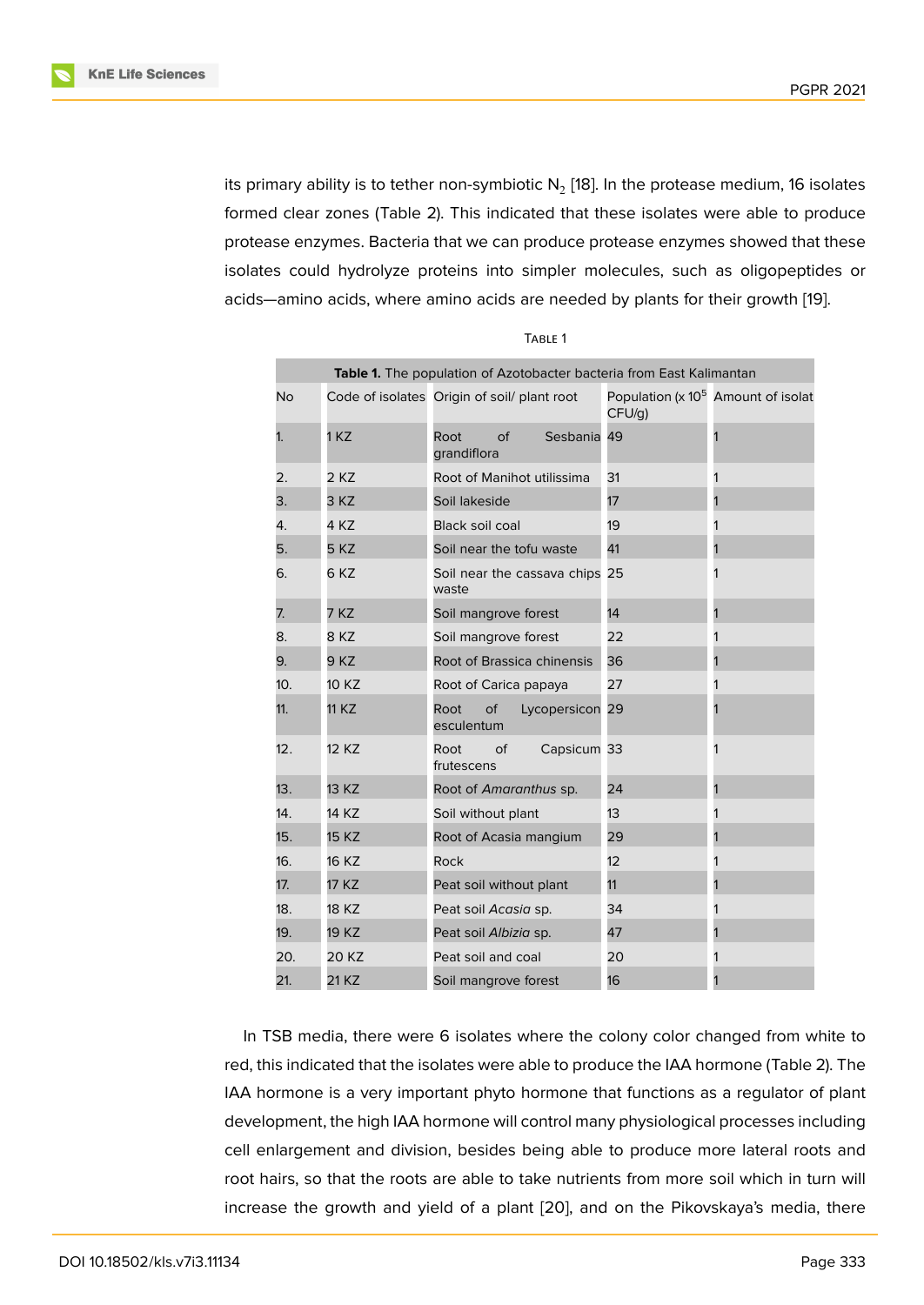|                   | Table 2. Physiological characterization test of Azotobacter isolates from East Kalimantan |                         |          |                  |                  |                |                     |
|-------------------|-------------------------------------------------------------------------------------------|-------------------------|----------|------------------|------------------|----------------|---------------------|
| Isolate<br>number | Location                                                                                  |                         |          | $N$ -fi $\times$ | Protease         | <b>IAA</b>     | P<br>solubilization |
| 1 KZ              | Rengganis<br>Balikpapan                                                                   | Village,                | South +  |                  | $\overline{+}$   |                |                     |
| 2 KZ              |                                                                                           |                         |          | $^{+}$           | $^{+}$           |                | $^{+}$              |
| 3 KZ              |                                                                                           |                         |          | $\overline{+}$   | $\ddot{}$        | $\overline{+}$ | $\overline{+}$      |
| 4 KZ              |                                                                                           |                         |          |                  | $^{+}$           |                | $^{+}$              |
| 5 KZ              | Dam Village, South Balikpapan                                                             |                         |          | $\overline{+}$   |                  | $\overline{+}$ |                     |
| 6KZ               |                                                                                           |                         |          | $^{+}$           | $^{+}$           | $\overline{+}$ | $^{+}$              |
| 7 KZ              | Manggar Beach, East Balikpapan                                                            |                         |          | $^{+}$           | $\ddot{}$        | $\overline{+}$ | $\overline{+}$      |
| 8KZ               |                                                                                           |                         |          | $\overline{+}$   |                  |                | $^{+}$              |
| 9 KZ              |                                                                                           |                         |          | $\overline{+}$   | $\overline{+}$   |                |                     |
| 10 KZ             |                                                                                           |                         |          | $^{+}$           |                  | $^{+}$         |                     |
| <b>11 KZ</b>      |                                                                                           |                         |          |                  |                  |                | $\overline{+}$      |
| 12 KZ             |                                                                                           |                         |          | $^+$             |                  |                | $^{+}$              |
| 13 KZ             |                                                                                           |                         |          | $^{+}$           | $\boldsymbol{+}$ |                |                     |
| 14 KZ             |                                                                                           |                         |          |                  |                  |                |                     |
| <b>15 KZ</b>      | Suharto hill area, KM 34                                                                  |                         |          | $\overline{+}$   |                  |                | $\hbox{+}$          |
| 16 KZ             | Rapak Dalam Village                                                                       |                         |          | $\overline{+}$   | $\ddot{}$        |                |                     |
| 17 KZ             | Makroman<br><b>District</b>                                                               | Village,                | Sambutan | $+$              |                  |                |                     |
| <b>18 KZ</b>      |                                                                                           |                         |          | $^{+}$           | $\ddot{}$        |                |                     |
| 19 KZ             |                                                                                           |                         |          |                  | $\overline{+}$   |                | $^{+}$              |
| 20 KZ             |                                                                                           |                         |          | $\overline{+}$   | $^{+}$           |                | $^{+}$              |
| 21 KZ             | Somber<br><b>Balikpapan</b>                                                               | Village,<br><b>Batu</b> | Ampar, + |                  |                  |                |                     |

| ×<br>۰. |  |
|---------|--|
|         |  |

Note: +: has N- fixing activity, produces protease enzymes, produces IAA hormones, and can to dissolve phosphate -: no activity

were 13 isolates, a clear zone was formed around the colony (Table 2), this indicated that the isolate was able to dissolve phosphate. Isolates that are able to form a clear zone because they produce organic acids, these organic acids cause the dissolution of phosphate from the bound phosphate source into available forms, organic acids are able to bind with Ca ions from Ca3(PO4)2 and liberate H2PO4 to form clear or clear colored areas. , besides that it was also explained that organic acids produced by soil microbes release phosphate minerals that are bound to Al, Fe and Ca [21], the difference in isolates in dissolving phosphate is due to differences in physiological and biochemical characters, or the ability to dissolve phosphate from each isolate depending on the strain [22].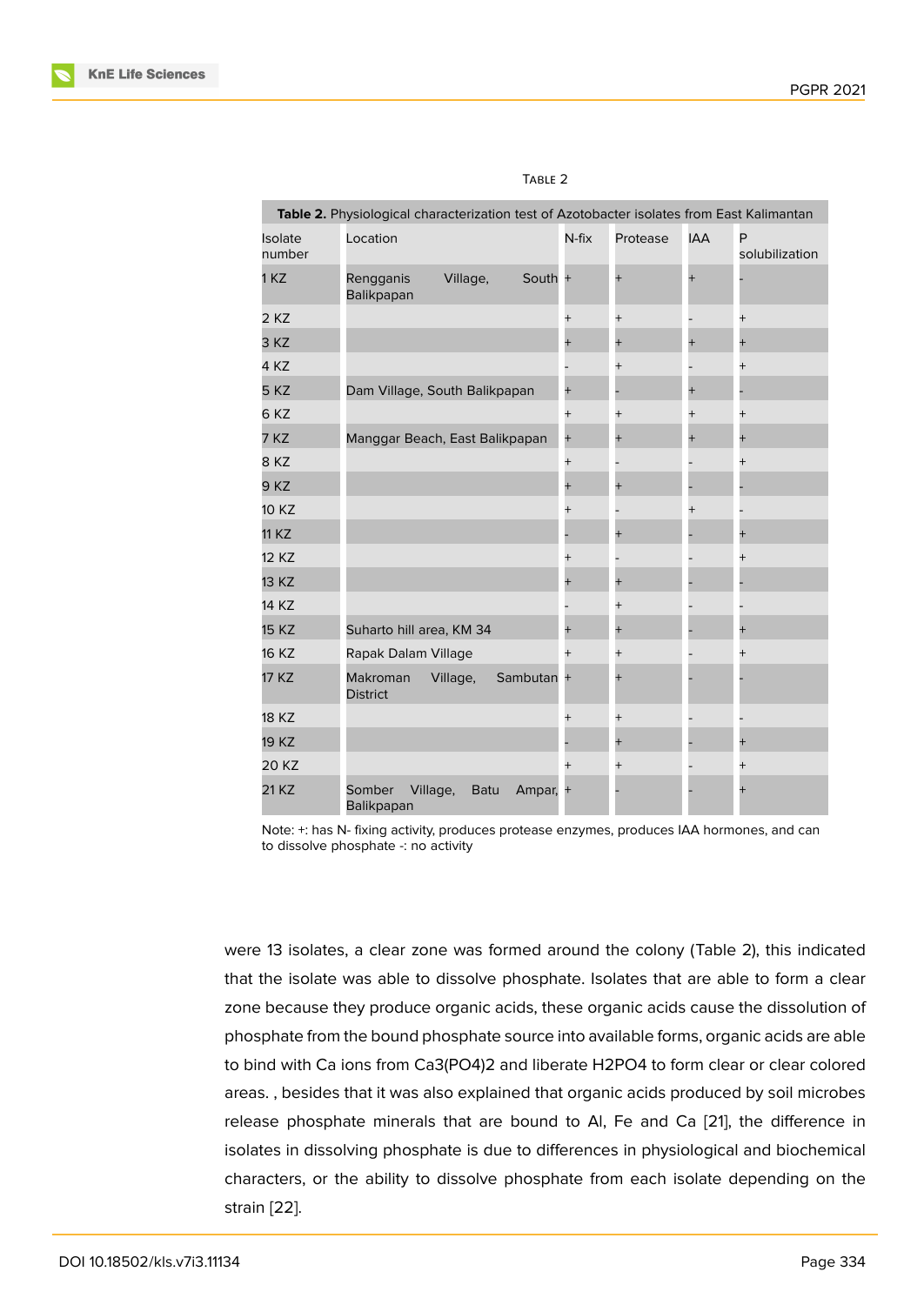The results showed that 8 bacterial isolates were found where the eight isolates had been tested on rice plants in vivo and showed results that had a significant effect on the growth of rice plants such as plant height, indicating that at 2 and 10 weeks of age the highest values were found in plants inoculated with isolate 1 KZ. At four weeks of age, the highest values were found in plants inoculated with 20 KZ isolates. At the age of six weeks, the highest values were plants inoculated with 15 KZ isolates. At 8 and 12 weeks of age, the highest values were found in plants inoculated with 1 KZ and 15 KZ isolates (Figure 1).

The number of leaves parameter showed the highest value was found in the 3 KZ isolate treatment at 2 weeks of age. For the number of leaves at the age of two weeks the highest val[ue](#page-7-0) was found in plants inoculated with 3 KZ isolate. For the age of 8 weeks the highest value was found in the treatment of isolates 15K, 6 and 12 weeks of age the highest value was found in the treatment of isolates 1KZ, then at the age of 10 weeks the treatment of isolates 1 KZ and 7 KZ showed the highest results (Figure 2).

The dry weight parameter of straw for the treatment with 15 KZ isolates, then for the dry weight of grain for the 1 KZ isolate treatment showed the highest results, the dry weight parameter of 100 seeds in the 1 KZ isolate treatment. , 2 KZ and 15 KZ sho[w t](#page-8-0)he highest values (Figure 3). The panicle number parameter for the 1KZ isolate treatment showed the highest yield. The highest seed panicle parameters were shown by the 15 KZ isolate treatment (Figure 4).

All the parameters [ob](#page-8-1)served showed that the plants inoculated with 1 KZ and 15 KZ isolates gave the best results for rice plants. Both isolates were effective isolates and had a good match for their h[os](#page-8-2)t plants so that they could increase growth and yield. As stated by [23] that inoculation will have a significant effect on growth and yield if the isolate has effectiveness and compatibility with the host plant. Besides that, the isolate can compete with indigenous bacteria [24].



<span id="page-7-0"></span>Figure 1: The average height of Rice plant with Azotobacter inoculation (cm).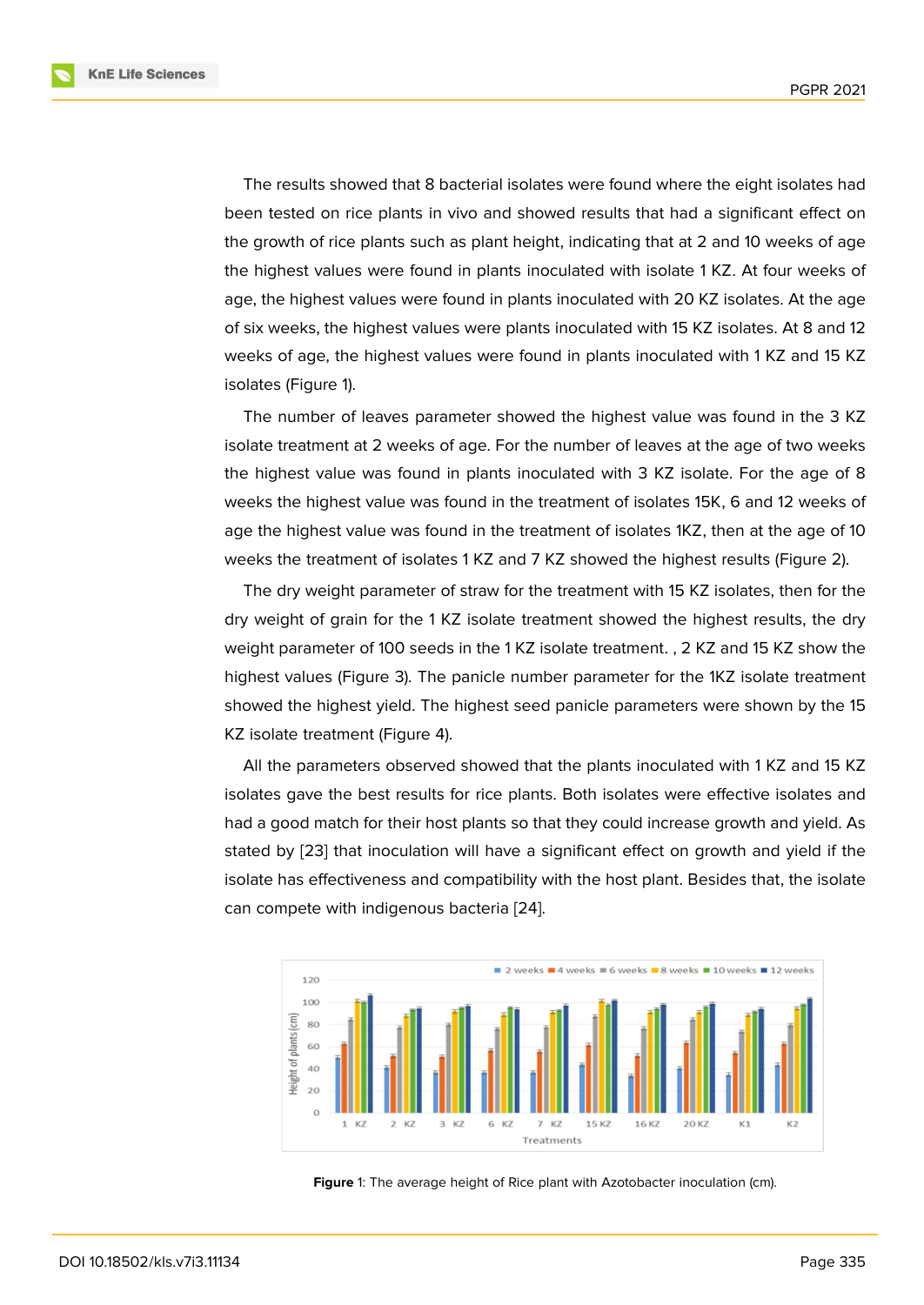



<span id="page-8-0"></span>**Figure** 2: The average number of leaves Rice plant with Azotobacter inoculation.



<span id="page-8-1"></span>**Figure** 3: The average dry weight of straw (DWS), grain (DWG), and seeds panicle (DWNS) Rice plant with Azotobacter inoculation.



<span id="page-8-2"></span>**Figure** 4: The average number of panicle (NP) and seeds panicle (NSP) Rice plant with Azotobacter inoculation.

# **4. Conclusion**

The results showed that isolated of Azotobacter physiological characters studied had different characters. There were 21 Azotobacter isolated, 17 isolated capable of nitrogenfixing activity, 16 isolated with protease activity, 6 isolated with IAA activity, and 13 isolated are able to dissolve phosphate. Testing the effectiveness of Azotobacter isolates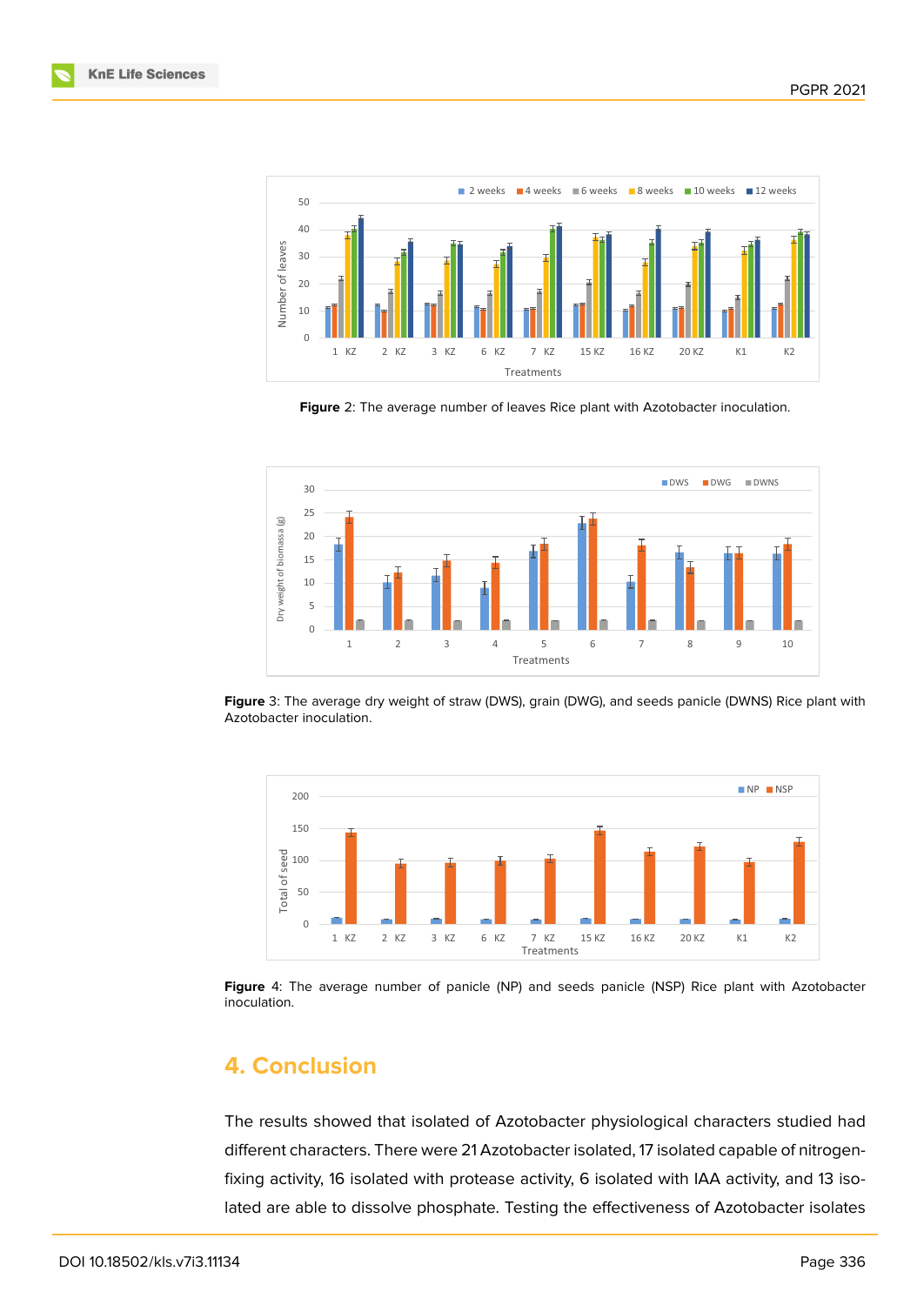

showed that 1 KZ isolated from Turi (Sesbania grandiflora) plant and 15 KZ isolated from Akasia (Acasia mangium ) plant gave better yields of rice.

## **References**

- <span id="page-9-0"></span>[1] Dashadi M, Khosravi H, Moezzi A, Nadian H, Heidari M, Radjabi R. Co-Inoculation of Rhizobium and Azotobacter on Growth Indices of Faba Bean under Water Stress in the Green House Condition. Advanced Studies in Biology. 2011. 3:373-385.
- <span id="page-9-1"></span>[2] Sianipar M, Edwan K, Syarif H. The application of biosurfactant produced by Azotobacter sp. for oil recovery and reducing the hydrocarbon loading in bioremediation process. International Journal of Environmental Science and Development. 2016. 7(7):494-498.
- <span id="page-9-2"></span>[3] Shahzad R, Waqas M, Khan AL, Asaf S, Khan MA, Kang S, Yun B, Lee I. Seed-borne endophytic Bacillus amyloliquefaciens RWL-1 produces gibberellins and regulates endogenous phytohormones of Oryza sativa. Plant Physiology and Biochemistry. 2016. 106:236- 243.
- <span id="page-9-3"></span>[4] Chaiharn M, Lumyong S. Screening and Optimization of Indole-3-Acetic Acid Production and Phosphate Solubilization from Rhizobacteria Aimed at Improving Plant Growth. Current Microbiology. 2011. 62:173-181.
- <span id="page-9-4"></span>[5] Gomare KS, Mese M, Shetkar Y. Isolation of Azotobacter and Cost Effective Production of Biofertilizer. Indian Journal of Applied Research. 2013. 3(5):54-56
- <span id="page-9-5"></span>[6] Aly MM, El-Sayed A, El-Sayed H, Jastaniah SD. Synergistic effect between azotobacter vinelandii and Streptomyces sp. isolated from saline soil on seed germination and growth of wheat plant. Journal of American Science. 2012 8(5):667- 676.
- <span id="page-9-6"></span>[7] Wang S, Perez PG, Ye J, Huang D. Abundance and diversity of nitrogen-fixing bacteria in rhizosphere and bulk paddy soil under different duration of organic management. World Journal of Microbiology and Biotechnology. 2012;28(2):493– 503.
- <span id="page-9-7"></span>[8] Fitriatin BN, Khumairah FH, Setiawati MR, Suryatmana P, Hindersah R, Nurbaity A, Herdiyantoro D, Simarmata T. Evaluation of Biofertilizer Consortium on Rice at Different Salinity Levels. Asian Journal of Microbial, Biotechnology and Environmental Sciences. 2018. 20(4):1102-1105.
- <span id="page-9-8"></span>[9] Ponmurugan K, Sankaranarayanan A, Al-Dharbi NA. Biological activities of plant growth promoting Azotobacter sp. isolat from vegetable crops rhizosphere soil. Journal of Pure and Applied Microbiology. 2012. 6(4):1689-1698.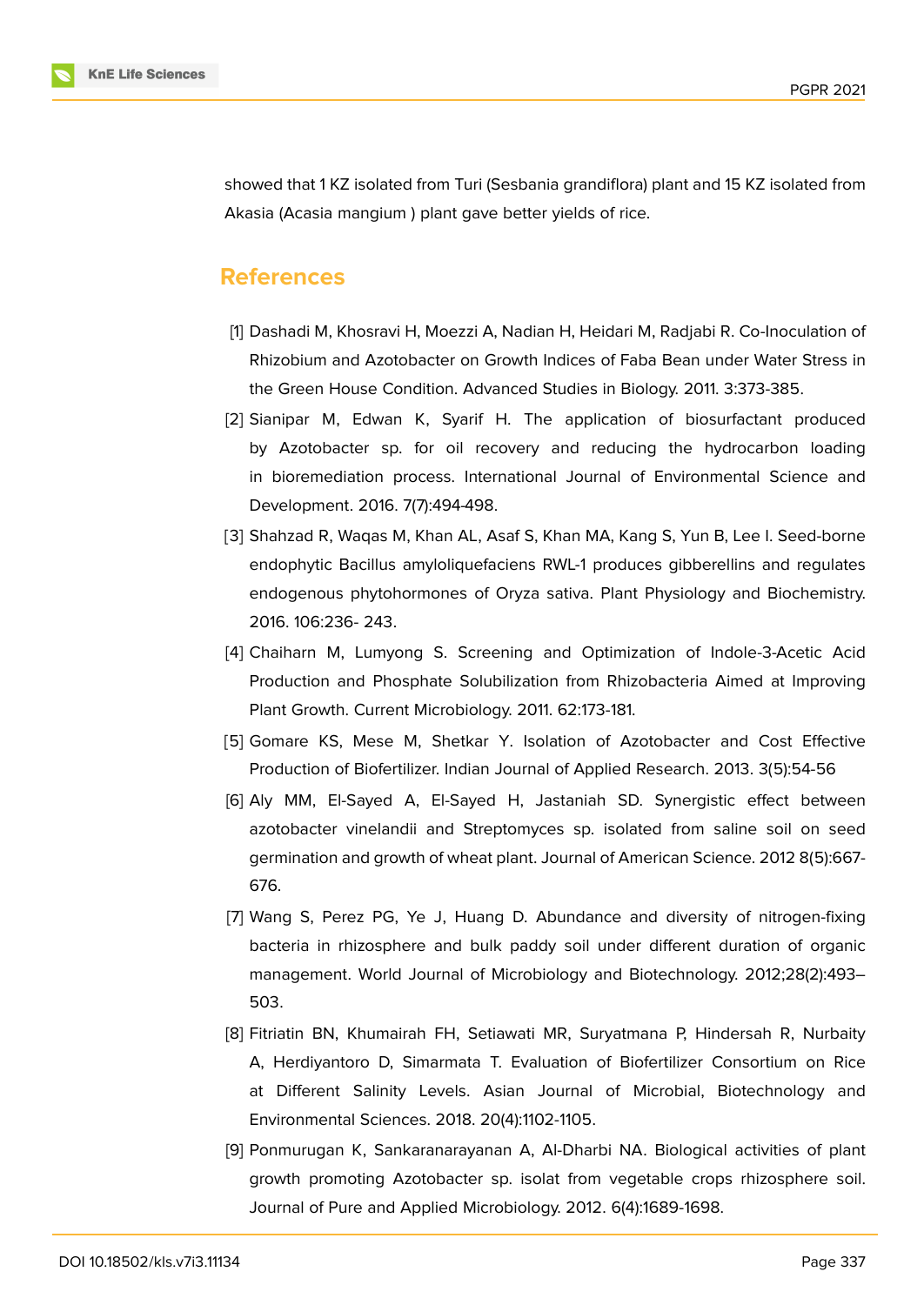

- <span id="page-10-0"></span>[10] Lay BW. Analisis Mikroba di Laboratorium. Jakarta. Raja Grafindo Persada; 1994.
- [11] Dobereiner J. The genera of *Azospirillum* and *Herbaspirillum* in the prokaryotes. 2 ed. New York: Spinger-Verlag; 1991.
- [12] Basha S, Ulaganathan K. Antagonism of Bacillus sp. BC121 towards Curvularia lunata Current Science. 2002. 82(12):1457-1463.
- [13] Gravel V, Aunton H, Tweddell RJ. Effect of indole-acetic acid (IAA) on the development of symptoms caused by Pythium ultimum on tomato plants. European Journal of Plant Pathology. 2007. 119:457-462.
- <span id="page-10-1"></span>[14] Gupta RS, Rekha S, Aparna, Kuhad RC. A Modified Plate Assay for Screening Phosphate Solubilizing Microorganisms. Journal of General Applied Microbiology. 1994. 40:255-260.
- <span id="page-10-2"></span>[15] Naz I, Bano A, Rehman B, Pervaiz S, Iqbal M, Sarwar A, Yasmin F. Potential of Azotobacter vinelandii Khsr1 as bio-inoculant. African Journal of Biotechnology. 2012. 11(45):10368-10372.
- <span id="page-10-3"></span>[16] Kalaigandhi VE, Kannapiran, Harimuraleedharan, Michael A, Sivakumar T, Arasu VT. International Journal of Biological Technology. 2010;1(1):63-63.
- <span id="page-10-4"></span>[17] Abera T, Semu E, Debele T, Wegary D, Kim H. Determination Soil Rhizobium Populations, Intrinsic Antibiotic Resistance Nodulation and Seed Yield of Faba Bean and Soybean in Western Ethiopia World Journal of Agricultural Science. 2015. 11(5):311-324.
- <span id="page-10-5"></span>[18] Upadhyay S, Kumar N, Singh VK, Singh A. Isolation, characterization and morphological study of Azotobacter isolates. Journal of Applied and Natural Science. 2015. 7(2):984-990.
- [19] Suganthi C, Mageswari A, Karthikeyan S, Anbalagan M, Sivakumar, Gothandam KM. Screening and optimization of protease production from a halotolerant Bacillus licheniformis isolated from saltern sediments. Journal of Genetic Engineering and Biotechnology. 2013. 11:47-52.
- [20] Keyeo F, Noor O, Amir HG. The Effects of Nitrogen Fixation Activity and Phytohormone Production of Diazotroph in Promoting Growth of Rice Seedlings Biotechnology. 2011. 10 (3) 267–273.
- [21] Karpagam T, Nagalakshmi PK. Isolation and characterization of Phosphate SolubilizingMicrobes from Agricultural soil. Intenational Journal of Current Microbiology and Applied Science. 2014. 3(3):601-614.
- [22] Jimenez DJ, Montana JS, Martinez MM. Characterization of free nitrogen fixing bacteria of the genus Azotobacter in organic vegetable-grown Colombian soils. Brazilian Journal of Microbiology. 2011. 42(3):846–858.